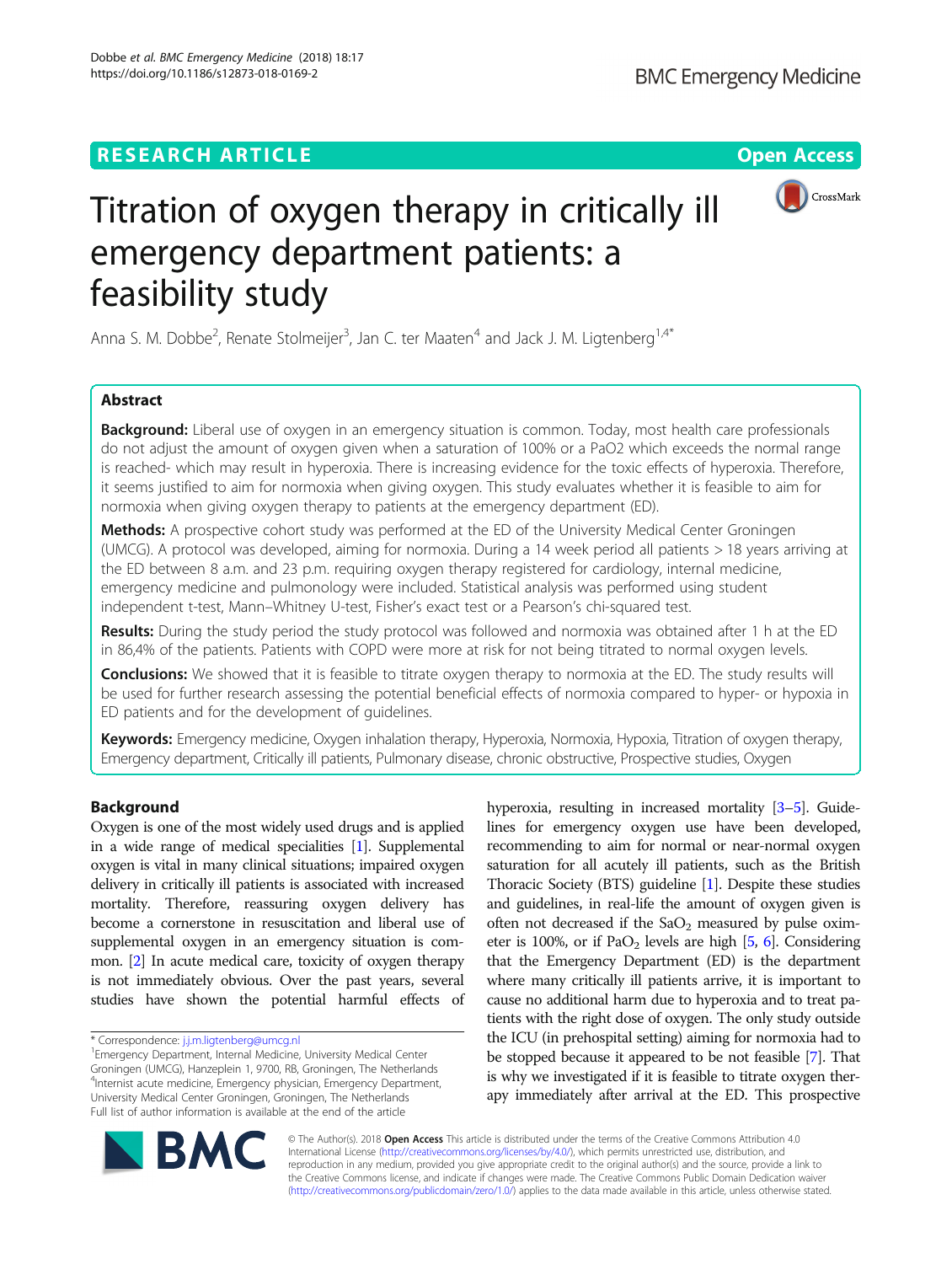study evaluates the feasibility of a protocol aiming for normoxia in adult, critically ill patients at the ED.

#### Methods

### Study population & research design

This prospective cohort study was performed at the ED of the University Medical Center Groningen, a tertiary care teaching hospital with 33.000 ED visits/year. During a 14 week period from February until May 2016, consecutive patients > 18 years arriving at the ED, registered for cardiology, internal medicine, pulmonary medicine and emergency medicine, requiring oxygen therapy (according to the judgement of the ambulance nurse, ED nurse or ED physician) were included from 8.00 h a.m. until 23.00 h p.m. The institutional review board of our hospital waived informed consent. Exclusion criteria were: intubated patients or patients requiring immediate intubation, patients with unreliable pulse oximetry recording [\[8\]](#page-6-0) and patients using bleomycin, because high concentrations of inspired oxygen (FiO2) increases lung toxicity in these patients.

Also, patients with a known specific target saturation due to other causes at presentation were excluded, such as patients with congenital heart disease in whom saturations < 85% were normal.

A protocol was developed aiming for normoxia, defined as PaO<sub>2</sub> 9,5–13,5 kPa (70–100 mmHg) or a corresponding oxygen saturation of 94–98%. Hyperoxia was defined - according to normal values used in our hospital - as  $PaO<sub>2</sub>$ 13.5 kPa or  $SaO_2 > 98%$ , and hypoxia as  $PaO_2 < 9.5$  kPa or  $SaO<sub>2</sub> < 94%$ . In consultation with our pulmonologists

saturations between 90 and 92% were used to aim for normoxia in patients with known severe COPD (GOLD III or IV), in order to avoid hypercapnia, while further using the same study protocol (Fig. 1). The study protocol is shown in Fig. 1. For example, if a patient was admitted with a non-rebreathing mask (NRM) (15 L O<sub>2</sub>/minute, FiO<sub>2</sub> =  $\pm$ 0.8) and peripheral oxygen saturation  $(SaO<sub>2</sub>)$  immediately after arrival was ≥98%, the nurse would apply a Ventimask (VM) 40% with 10 L O<sub>2</sub>/minute (FiO<sub>2</sub> =  $\pm$  0.4). If after 5 min, in arterial blood gas analysis  $PaO<sub>2</sub>$  was still > 13.5 kPa or (peripheral) SaO<sub>2</sub> was ≥98%, oxygen was titrated towards an oxygen saturation  $(SaO<sub>2</sub>)$  between 94 and 98%, preferably administered by a nasal oxygen cannula. If the patient was admitted with a nasal oxygen cannula and SaO<sub>2</sub> was ≥94% immediately after arrival, oxygen was titrated towards a  $SaO<sub>2</sub>$  between 94 and 98%. If SaO<sub>2</sub> was < 94%, a VM 40% with 10 L O<sub>2</sub>/minute (FiO<sub>2</sub>)  $= \pm 0.4$ ) would be applied and the same procedure as described above would be followed. Patients with known Chronic Obstructive Pulmonary Disease (COPD) GOLD III of IV dropped out of the study if they became hypercapnic (PaCO<sub>2</sub> > 6.0 kPa or > 45 mmHg) in the first hour after arrival. This threshold was chosen in consultation with our pulmonologists to prevent respiratory acidosis caused by relative hyperoxia lowering the respiratory rate. Oxygen saturation values were measured by non-invasive pulse oximetry [Masimo Corporation, CA, USA] and if the treating physician requested an arterial blood gas,  $PaO<sub>2</sub>$  as well as oxygen saturation were used [ABL800 flex, Radiometer, Copenhagen, DK].

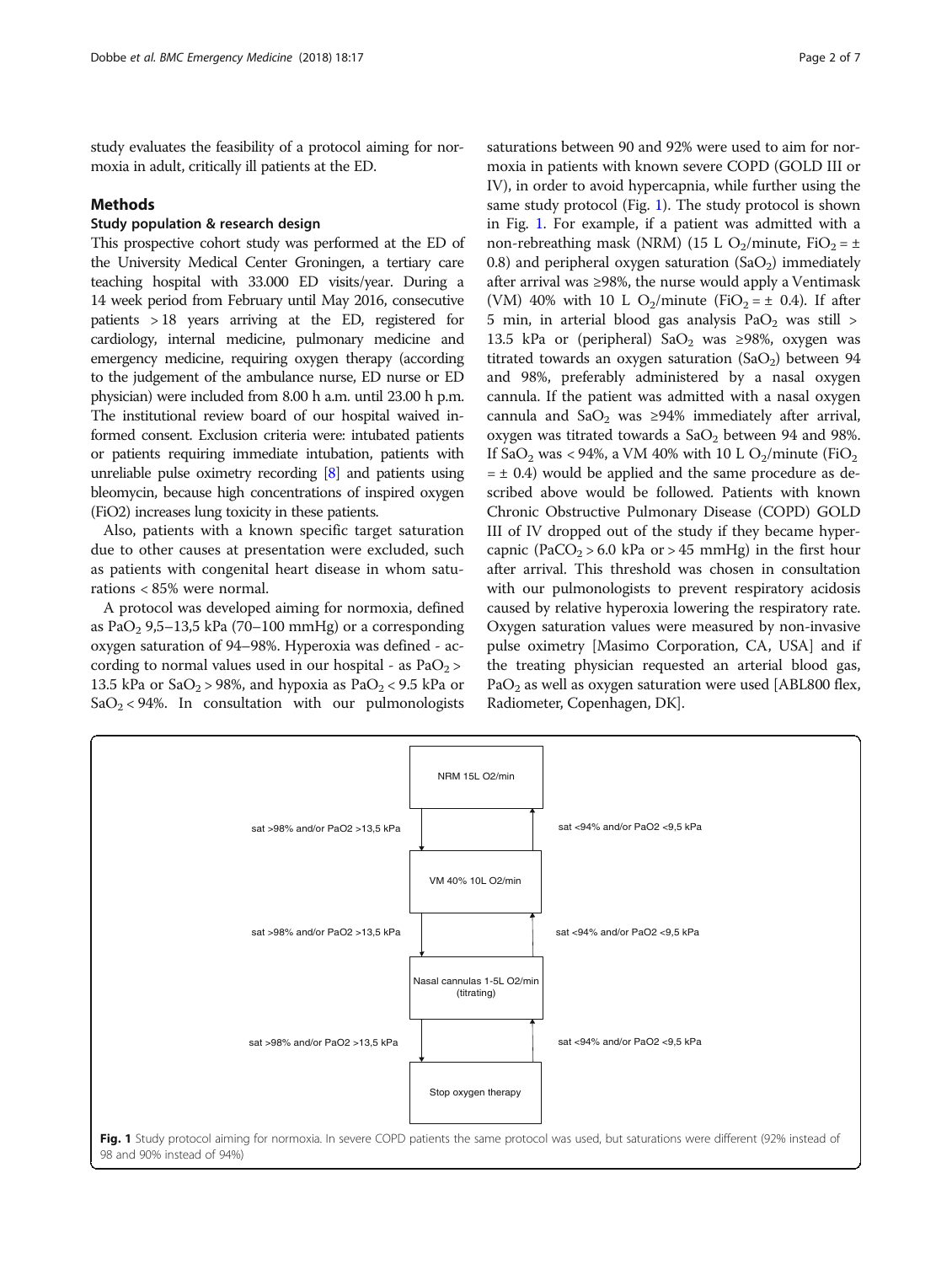#### Data collection

All ED nurses and physicians were educated about the purpose of the study and the protocol. Data was collected using a case report form. The values of  $SpO<sub>2</sub>$  and PaO<sub>2</sub> (if available) were measured at ED presentation  $(T_0)$ , after 5–10 min  $(T_1)$ , after 1 h  $(T_2)$ , and after 3 h  $(T_3)$  together with the dose of oxygen and the method used to administer oxygen. Vital signs were measured at the same time points. When the patient was admitted to a nursing ward or ICU, the same parameters were also collected 24 h after arrival at the ED  $(T_4)$ . No advice was given about aiming for normoxia at the nursing ward or ICU. The Modified Early Warning Score (MEWS) was calculated on arrival and after 3 h.

#### Outcome parameters

The primary outcome parameter was whether the protocol was followed and whether normoxia was obtained. This was based on the measurements made by the pulse oxymeter, to enchance clinical applicability. The protocol was followed when during the time the patient was admitted at the ED (between arrival at the ED and 3 h after arrival at the ED) normoxia was achieved. If only at the final measurement (3 h after arrival at the ED) the  $SaO<sub>2</sub>$  was too high or too low, but the first three measurements were in the normal range, it was also concluded that the protocol was followed.

#### Statistical analysis

Baseline characteristics and results are presented as mean and standard deviation (SD) when normal distribution was assumed by means of a Kolmogorov–Smirnov test. Skewed variables are presented as median and interquartile range. Categorical variables are presented as frequency and percentage. For independent continuous variables with a normal distribution, student independent t-test was used. Other continuous variables were compared using the Mann–Whitney U-test. Categorical variables were compared using Fisher's exact test or a Pearson's chi-squared test. A significance level of  $p < 0.05$  was used.

#### Results

#### Study population

In the study period 201 patients were screened for inclusion; 162 patients were included. The flowchart of patient inclusion and exclusion is shown in Fig. 2. In 140 patients the protocol was followed and normoxia successfully achieved (86,4%) within 1 h after arrival at the ED. In 7 normoxic patients multiple blood gases were additionally sampled during ED admission, of these 6 were normoxic measuring both SaO2 and PaO2. In 22 patients the protocol was not followed, of which there were 5 known COPD patients who dropped out due the development of hypercapnia in the first hour at the ED. There were different reasons why the

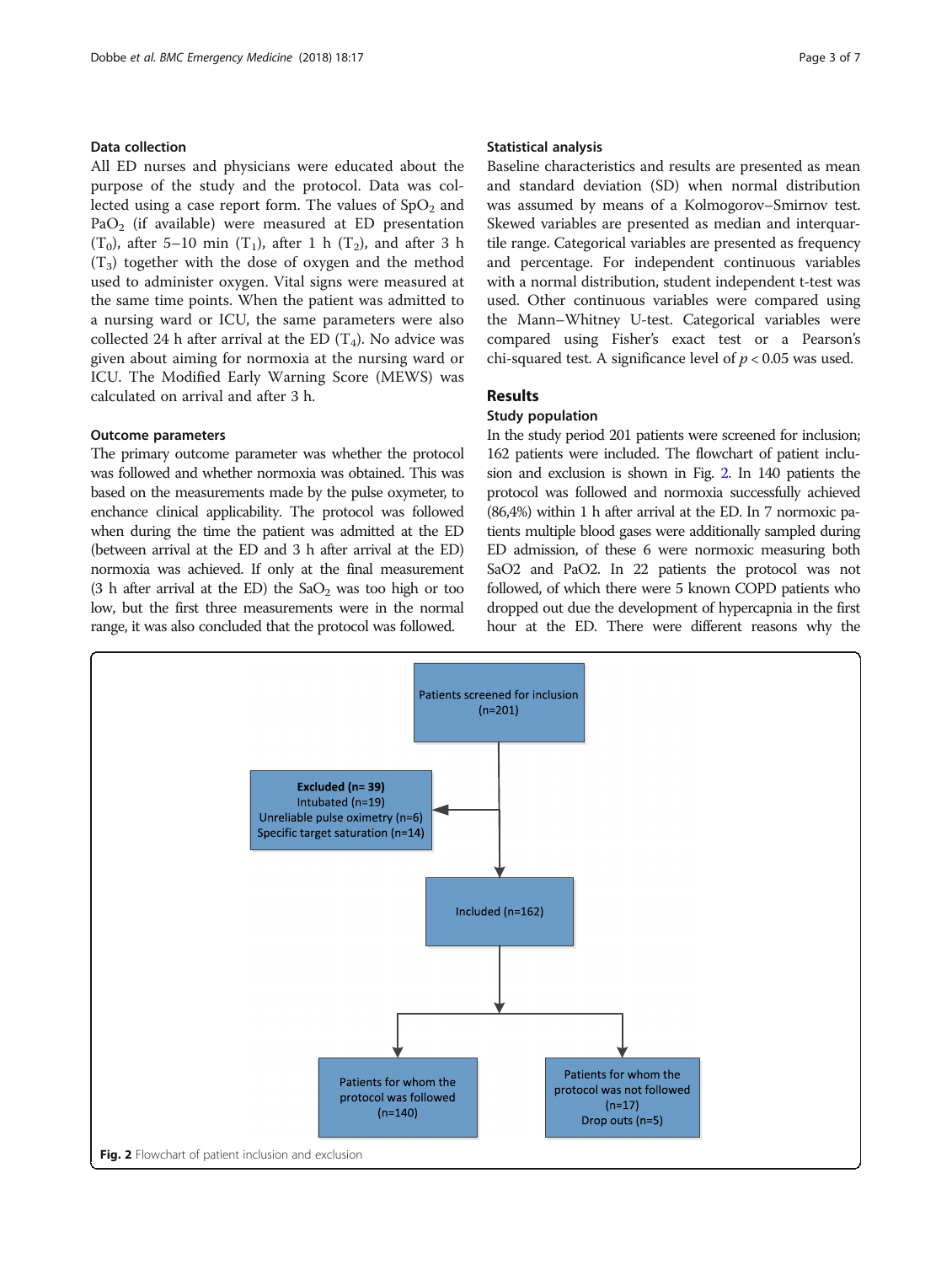protocol was not followed in the other 17 patients. The most important observation was that most of these patients suffered from COPD. It appeared that in some COPD patients the threating physician seemed reluctant to follow the protocol, resulting in not reducing oxygen therapy in patients with severe COPD  $(n = 11)$  or too low oxygen saturations in patients with mild COPD  $(n = 3)$ . For other patients we could not find a specific reason for not following the protocol.

The baseline characteristics of the 162 study patients are shown in Table 1. Significantly more patients had severe COPD (GOLD III or IV) in the group in which the protocol was not followed ( $P < 0.001$ ). This group also received significantly more often oxygen before ED arrival.

#### Diagnosis at discharge

An overview of the diagnosis at discharge from the ED for the total study population is shown in Table [2.](#page-4-0) Some patients were discharged with more than one diagnosis. In the group in which the protocol was not followed more patients were discharged with a COPD exacerbation  $(P = 0.03)$  or with other pulmonary conditions  $(P = 0.04)$  compared to the group in which the protocol was followed. Other diagnoses at discharge were not significantly different between the patient groups.

#### Prehospital oxygen

The median  $PaO<sub>2</sub>$  of patients arriving with prehospital oxygen was 9.5 (8.1–11.8) kPa. There is an effect of the method of oxygen delivery on causing hyperoxia at  $T_0$ . In

Table 1 Patient characteristics at ED arrival

patients arriving with a NRM, 50% was hyperoxic at  $T_0$ compared to 18% of the patients with oxygen administered via a nasal cannula  $(P < 0.001)$ .

#### Oxygen saturation at the ED and after 24 h

Figure [3](#page-4-0) shows the course of the oxygen saturation at the ED and 24 h after arrival at the ED for all included patients. When patients stopped receiving oxygen therapy and their saturation was > 94% or > 90% in severe COPD patients, they were considered to be normoxic. In some patients their oxygen saturation fluctuated during ED admission, resulting in shifting between hypoxia, normoxia and hyperoxia at the different time points. From the figure it becomes clear that most patients were in the normoxia range after 1 h at the ED. In the first 10 min  $(T_0-T_1)$  it was more difficult to attain normoxia, maybe due to the amount of oxygen treatment in the ambulance or due to the number of actions that have to be performed when a patient arrives at the ED. Some patients were normoxic at first but at  $T_3$  they became hypoxic or hyperoxic, probably because they were checked less frequently. When patients were admitted to the ICU or nursing ward, most patients stayed in the normoxia range.

#### Oxygen saturation of severe COPD patients

In patients with severe COPD the protocol was more often not followed. For this reason, we made a separate graph for this subgroup, shown in Fig. [4](#page-5-0).

| Characteristics<br>Male sex [n (%)]<br>Age (years) |             | Patients in which the protocol<br>was followed ( $n = 140$ )<br>82 (59) | Patients in which the protocol<br>was not followed $(n = 22)$<br>11(50) | Total ( $n = 162$ )<br>93 (57) | $P$ -value<br>0.45 |
|----------------------------------------------------|-------------|-------------------------------------------------------------------------|-------------------------------------------------------------------------|--------------------------------|--------------------|
|                                                    |             |                                                                         |                                                                         |                                |                    |
|                                                    |             | Prehospital oxygen                                                      | Yes [n (%)]                                                             | 94 (67)                        | 18 (82)            |
| Within target at arrival*                          | Yes [n (%)] | 56 (60)                                                                 | 1(6)                                                                    | 57 (51)                        | 0.00               |
| $PaO2$ (kPa)                                       |             | $9(8-12)$                                                               | $8(8-11)$                                                               | $9(8-12)$                      | 0.53               |
| Systolic blood pressure (mmHq)                     |             | 125 (107-141)                                                           | 137 (119-165)                                                           | 126 (109-145)                  | 0.04               |
| Diastolic blood pressure (mmHg)                    |             | 76 (65-89)                                                              | 76 (65-103)                                                             | 76 (65-89)                     | 0.49               |
| Heart rate (beats/min)                             |             | 88 (75-108)                                                             | 95 (88-120)                                                             | 91 (78-110)                    | 0.06               |
| Respiratory rate (breaths/min)                     |             | $21(18-25)$                                                             | $22(20-27)$                                                             | $21(18-25)$                    | 0.17               |
| $GCS$ $[1-15]$ **                                  |             | $15(15-15)$                                                             | $15(15-15)$                                                             | $15(15-15)$                    | 0.24               |
| <b>MEWS</b>                                        |             | $4(3-5)$                                                                | $4(3-6)$                                                                | $4(3-5)$                       | 0.27               |
| Smoking [n (%)]                                    |             | 30(21)                                                                  | 8(36)                                                                   | 38 (24)                        | 0.12               |
| Cardiac condition [n (%)]                          |             | 57(41)                                                                  | 10(46)                                                                  | 67(41)                         | 0.68               |
| COPD GOLD I/II [n (%)]                             |             | 27 (19)                                                                 | 3(14)                                                                   | 30 (19)                        | 0.53               |
| COPD GOLD III/IV [n (%)]                           |             | 14(10)                                                                  | 11(50)                                                                  | 25(15)                         | 0.00               |
| Other pulmonary condition [n (%)]                  |             | 19 (14)                                                                 | 5(23)                                                                   | 24 (15)                        | 0.26               |
| Neurological condition [n (%)]                     |             | 1(1)                                                                    | 1(5)                                                                    | 2(1)                           | 0.13               |

\*Within target saturation on arrival at the ED with prehospital oxygen

\*\*GCS, Glasgow Coma Scale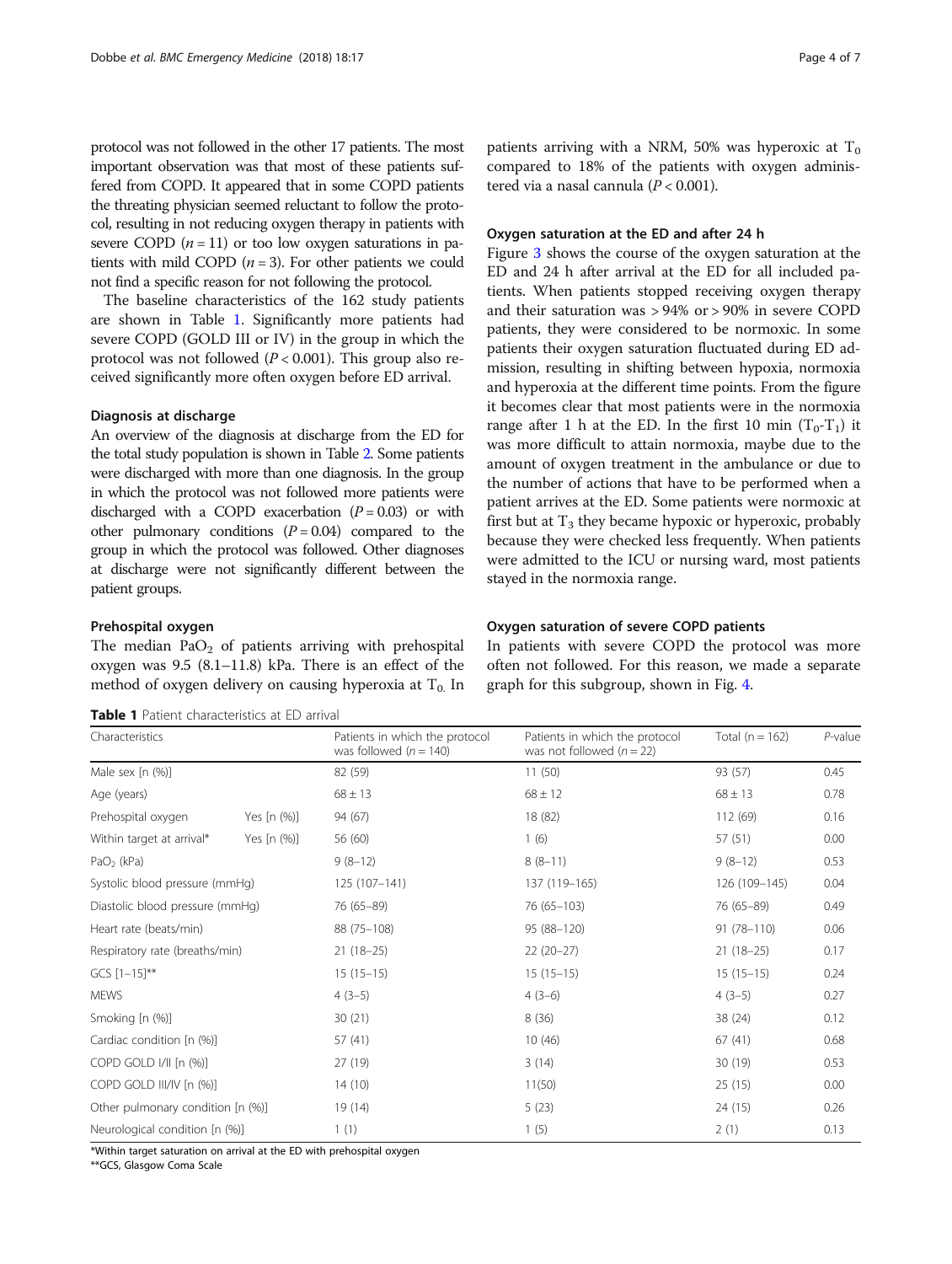| Diagnosis at discharge from ED | Protocol was followed [n (%)] | Protocol was not followed [n (%)] | Total $[n (%)]$ | $P$ -value |
|--------------------------------|-------------------------------|-----------------------------------|-----------------|------------|
| Pneumonia                      | 30(21)                        | 4(18)                             | 34 (21)         | 1.00       |
| Infection                      | 28 (20)                       | 6(27)                             | 34 (21)         | 0.41       |
| Heart failure                  | 22(16)                        | 4(18)                             | 26(16)          | 0.76       |
| Other                          | 23(16)                        | 1(5)                              | 24(15)          | 0.20       |
| Sepsis                         | 22(16)                        | 2(9)                              | 24 (15)         | 0.54       |
| COPD exacerbation              | 14(10)                        | 8(36)                             | 22(14)          | 0.03       |
| Cardiac condition other        | 17(12)                        | 0(0)                              | 17(11)          | 0.13       |
| Pulmonary condition other      | 10(7)                         | 5(23)                             | 15(9)           | 0.04       |
| Malignancy                     | 11(8)                         | 1(5)                              | 12(7)           | 1.00       |
| Neurological                   | 6(4)                          | 1(5)                              | 7(4)            | 1.00       |

<span id="page-4-0"></span>Table 2 Diagnosis at discharge from the ED

Figure [4](#page-5-0) shows that almost half of the severe COPD patients were hyperoxic during the first 3 h after arrival at the ED. Almost none were hypoxic and at  $T_2$  most patients were in the normal range. After being admitted to the nursing ward or ICU, more than half of the severe COPD patients (69%) stayed hyperoxic.

#### **Discussion**

To our knowledge, this study is the first to investigate the feasibility of aiming for normoxia in critically ill patients at the ED. A study performed in the prehospital setting was stopped early because it appeared that it was not feasible to titrate prehospital oxygen therapy to normoxia [\[7\]](#page-5-0). We found that it is feasible to titrate oxygen therapy aiming for normoxia in critically ill patients at the ED; normoxia was obtained in 86,4% of the patients within 1 h after arrival at the ED. Furthermore, we found that patients for whom the protocol was not followed were mostly severe COPD (GOLD III/IV) patients  $(P < 0.001)$ , patients with an COPD exacerbation ( $P = 0.03$ ) or other pulmonary conditions ( $P =$ 0.04). The clinical impression the COPD patient made in the ED appeared to influence which saturation was aimed for by the responsible physician, making it difficult to attain the specific target saturations prescribed by our protocol. Future research will need to validate the ideal target saturation for patients with and without risk of hypercapnic respiratory failure. Despite this, in our opinion, COPD patients could also be treated with titrated oxygen therapy. Of the patients who received prehospital oxygen, patients arriving with a NRM were significantly more often hyperoxic  $(P<0.001)$  on arrival  $(T<sub>0</sub>)$  compared to patients arriving with a nasal cannula.

Liberal oxygen use is still common. There is still uncertainty about the ideal target saturation, mostly due to lack of evidence from clinical trials [\[1\]](#page-5-0). The majority of studies evaluating aiming for normoxia were performed at the ICU. Most ICU clinicians acknowledge the potential adverse effects of hyperoxia and declare low tolerance for high oxygen levels, but in clinical practice a substantial part of their patients were exposed to high arterial oxygen levels [[9](#page-6-0)]. Another ICU study found that hyperoxia was frequently observed but not resulted in adjustment of the ventilator settings [[6](#page-5-0)]. This study's main strength is that it is a prospective cohort study with inclusion of ED patients with different

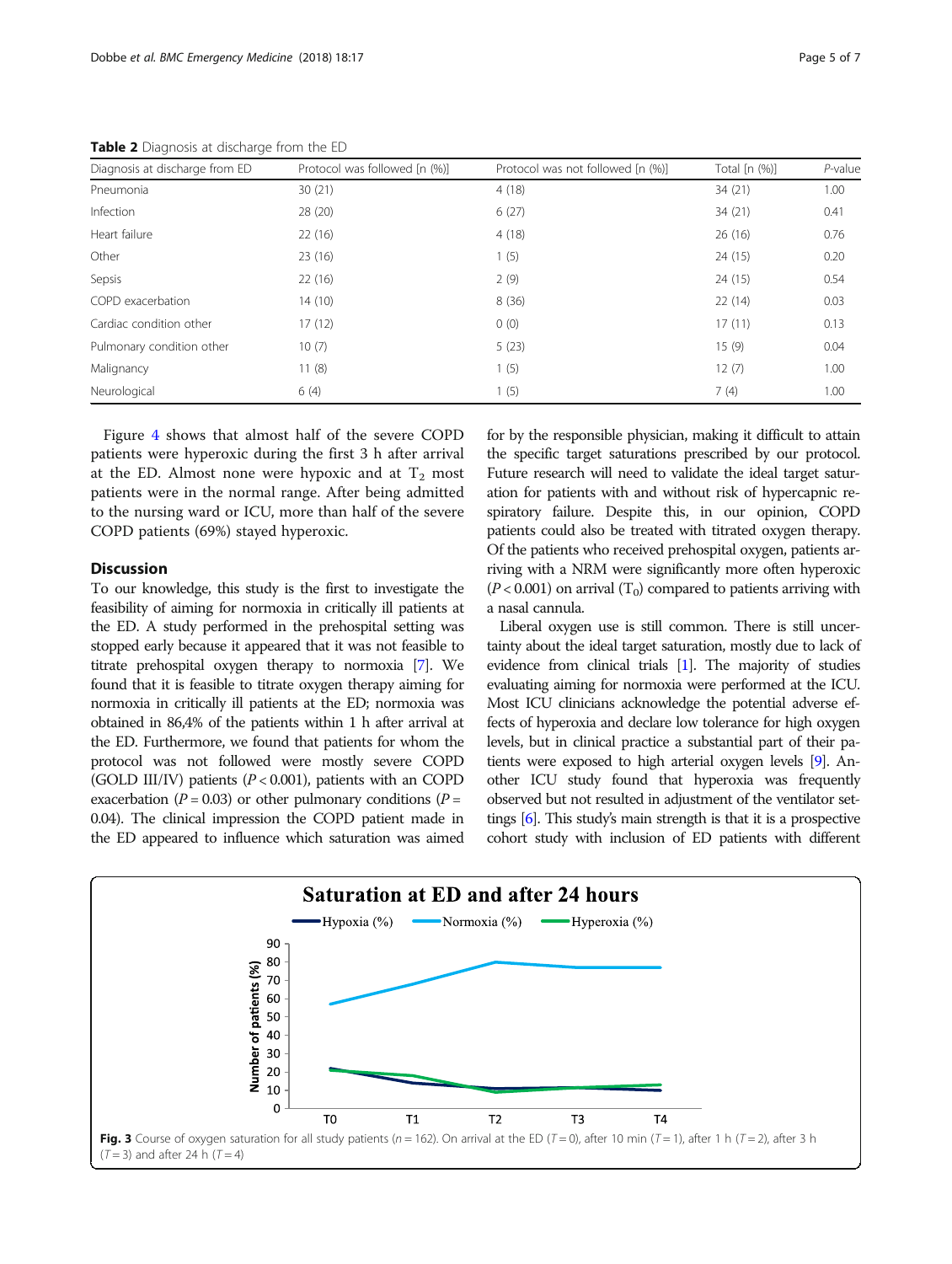<span id="page-5-0"></span>

backgrounds. A limitation was that permission from the neurology department could not be obtained. There are several studies evaluating hyperoxia in neurology patients, however we could not include this subgroup in our study [[10](#page-6-0)–[15\]](#page-6-0). Education and feedback is needed to create more awareness of the importance of aiming for normoxia and applying this in clinical practice. Following the validation of the ideal target saturation, new guidelines for emergency oxygen therapy should be developed. To further assess primary and secondary outcome parameters, multicenter trials are required. Aiming for normoxia immediately after arrival in the hospital could prevent the potential harmful effects of hyperoxia, this could lead to health gains on short- and long term and reduced costs during hospital admission [\[16\]](#page-6-0).

#### Conclusion

In this prospective cohort study we showed that it is feasible to attain normoxia in critically ill patients at the ED, demonstrating that it is possible to start titration of oxygen therapy immediately after arrival at the hospital. These study results can be a starting point for further research assessing the potential beneficial effects of normoxia compared to hyper- or hypoxia in the emergency department and the subsequent development of guidelines.

#### Abbreviations

COPD: Chronic obstructive pulmonary disease; ED: Emergency department; ICU: Intensive care unit; NRM: Non-rebreather mask; UMCG: University Medical Center Groningen; VM: VentiMask

#### Availability of data and materials

The datasets used and/or analysed during the current study are available from the corresponding author on reasonable request.

#### Authors' contributions

JL and RS designed and critically revised the study. AD collected the data, interpreted and analyzed the data. AD was a major contributor in writing the manuscript. JM contributed to the study design and critically revised the study design and manuscript for important intellectual content. JM guided and supervised the study. All authors read and approved the final manuscript.

#### Ethics approval and consent to participate

The study was reported to the medical ethics review committee (METc-UMCG) at the University Medical Center Groningen. Since regular patient care would be performed, the METc approved the study and waived provision of informed consent to the patient. Reference number: 201500904.

#### Consent for publication

Not applicable.

#### Competing interests

The authors declare that they have no competing interests.

#### Publisher's Note

Springer Nature remains neutral with regard to jurisdictional claims in published maps and institutional affiliations.

#### Author details

<sup>1</sup> Emergency Department, Internal Medicine, University Medical Center Groningen (UMCG), Hanzeplein 1, 9700, RB, Groningen, The Netherlands. <sup>2</sup>BSc of Medicine, Faculty of Medicine, University of Groningen, Groningen, The Netherlands. <sup>3</sup>Emergency physician, Emergency Department, University Medical Center Groningen, Groningen, The Netherlands. <sup>4</sup>Internist acute medicine, Emergency physician, Emergency Department, University Medical Center Groningen, Groningen, The Netherlands.

#### Received: 28 November 2017 Accepted: 11 June 2018 Published online: 26 June 2018

#### References

- 1. O'Driscoll BR, Howard LS, Davison AG. BTS guideline for emergency oxygen use in adult patients. Thorax. 2008;63:1–68.
- 2. Stolmeijer Renate R. Oxygen therapy for sepsis patients in the emergency department: a little less? Eur J Emerg Med : official journal of the European Society for Emergency Medicine. 2014;21(3):233–5.
- 3. Moon RE. Oxygen in acute illness: more or less? Crit Care Med. 2015;43(7): 1547–8.
- 4. Sjöberg F, Singer M. The medical use of oxygen: a time for critical reappraisal. J Intern Med. 2013;274(6):505–28.
- 5. Girardis M, Busani S, Damiani E, Donati A, Rinaldi L, Marudi A, et al. Effect of conservative vs conventional oxygen therapy on mortality among patients in an intensive care unit: the oxygen-ICU randomized clinical trial. JAMA. 2016;316(15):1583–9.
- 6. de Graaff AE, Dongelmans DA, Binnekade JM, de Jonge E. Clinicians' response to hyperoxia in ventilated patients in a Dutch ICU depends on the level of FiO2. Intensive Care Med. 2011;37(1):46–51.
- 7. Young P, Bailey M, Bellomo R, Bernard S, Dicker B, Freebairn R, et al. HyperOxic therapy OR NormOxic therapy after out-of-hospital cardiac arrest